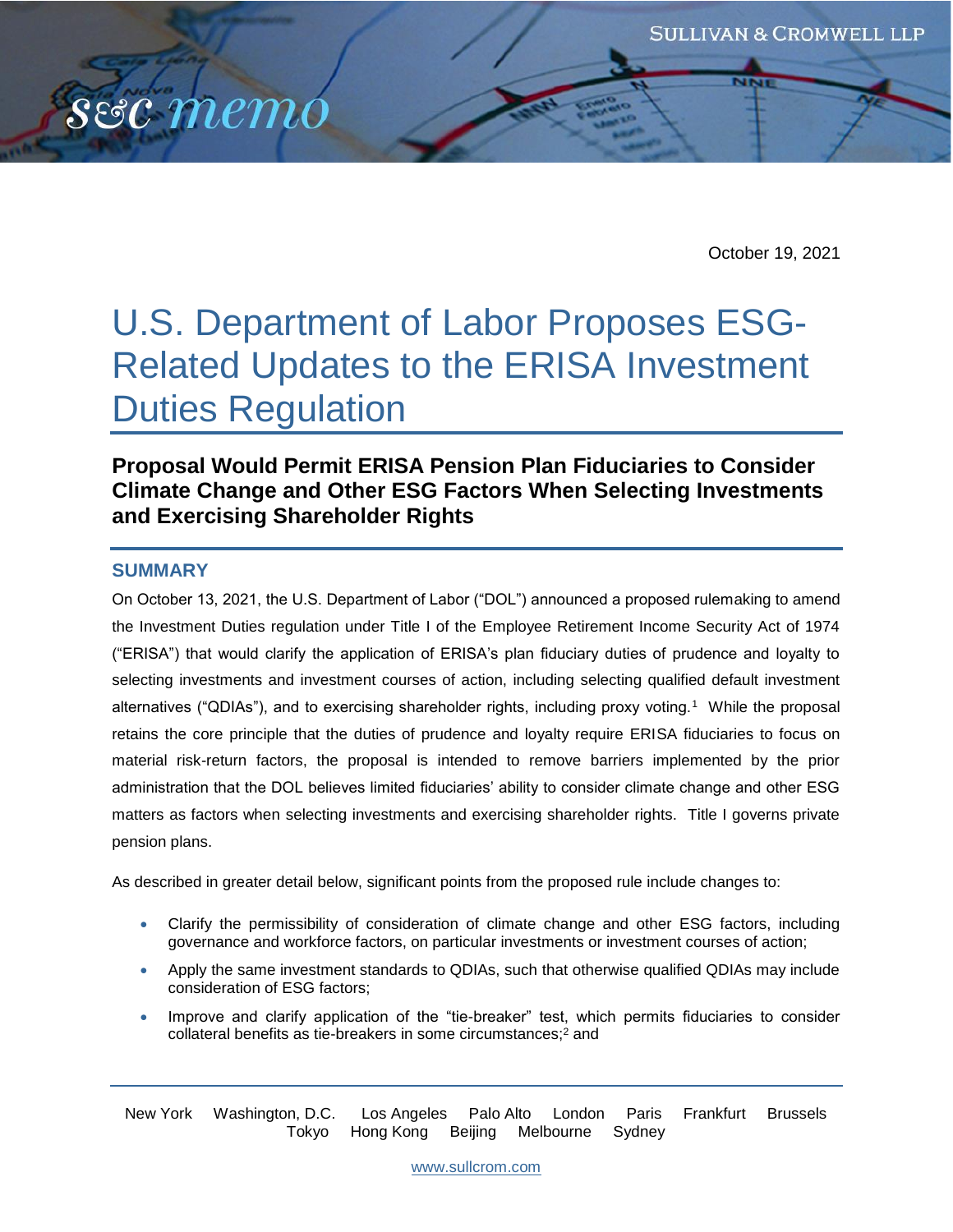Increase the likelihood of fiduciaries exercising voting and other shareholder rights while reducing associated administrative burdens.

The proposal has been anticipated since President Biden took office and follows a range of measures in the E.U. (the Sustainable Finance Disclosure Regulation, among others), the U.K. (the Occupational Pension Schemes (Climate Change Governance and Reporting) Regulations 2021, among others) and elsewhere aimed at enhancing (or mandating) pension plan consideration of climate change and other ESG factors.

Comments on the proposed rule are due by December 13, 2021.

## **BACKGROUND**

Title I of ERISA requires U.S. private pension plan fiduciaries to act prudently and generally diversify plan investments so as to minimize the risk of large losses.<sup>3</sup> In addition, Title I requires fiduciaries to act solely in the interest of plan participants and beneficiaries and for the exclusive purpose of providing benefits to participants and beneficiaries and defraying reasonable expenses of administering the plan. The DOL has recognized in various non-regulatory guidance that ERISA fiduciaries may make investment decisions that consider relevant ESG factors, including climate-related financial risks, and choose economically targeted investments in part for benefits separate from investment return.<sup>4</sup> Likewise, the DOL's interpretive guidance has recognized that the exercise of voting rights, as well as other shareholder rights connected to shares of stock, are fiduciary acts subject to ERISA's prudence and loyalty requirements.<sup>5</sup>

Under the Trump administration, on November 13, 2020, the DOL published a final rule, which adopted amendments to the Investment Duties regulation that generally require plan fiduciaries to select investments and investment courses of action based solely on consideration of "pecuniary factors."<sup>6</sup> The rule also included a prohibition against adding or retaining any investment fund, product or model portfolio as a QDIA if the fund, product or model portfolio reflects non-pecuniary objectives in its investment objectives or principal investment strategies.<sup>7</sup> On December 16, 2020, the DOL published a final rule, which also adopted amendments to the Investment Duties regulation to establish regulatory standards for the obligations of plan fiduciaries under ERISA when voting proxies and exercising other shareholder rights in connection with plan investments in shares of stock.<sup>8</sup>

On January 20, 2021, President Biden signed an Executive Order that directed federal agencies to review regulations promulgated, issued or adopted during the Trump administration that are inconsistent with policies to improve public health and to protect the environment.<sup>9</sup> On March 10, 2021, the DOL announced that it had begun a reexamination of the November and December 2020 Investment Duties rules, and that the DOL would not enforce or pursue enforcement actions against plan fiduciaries for failure to comply with those rules.10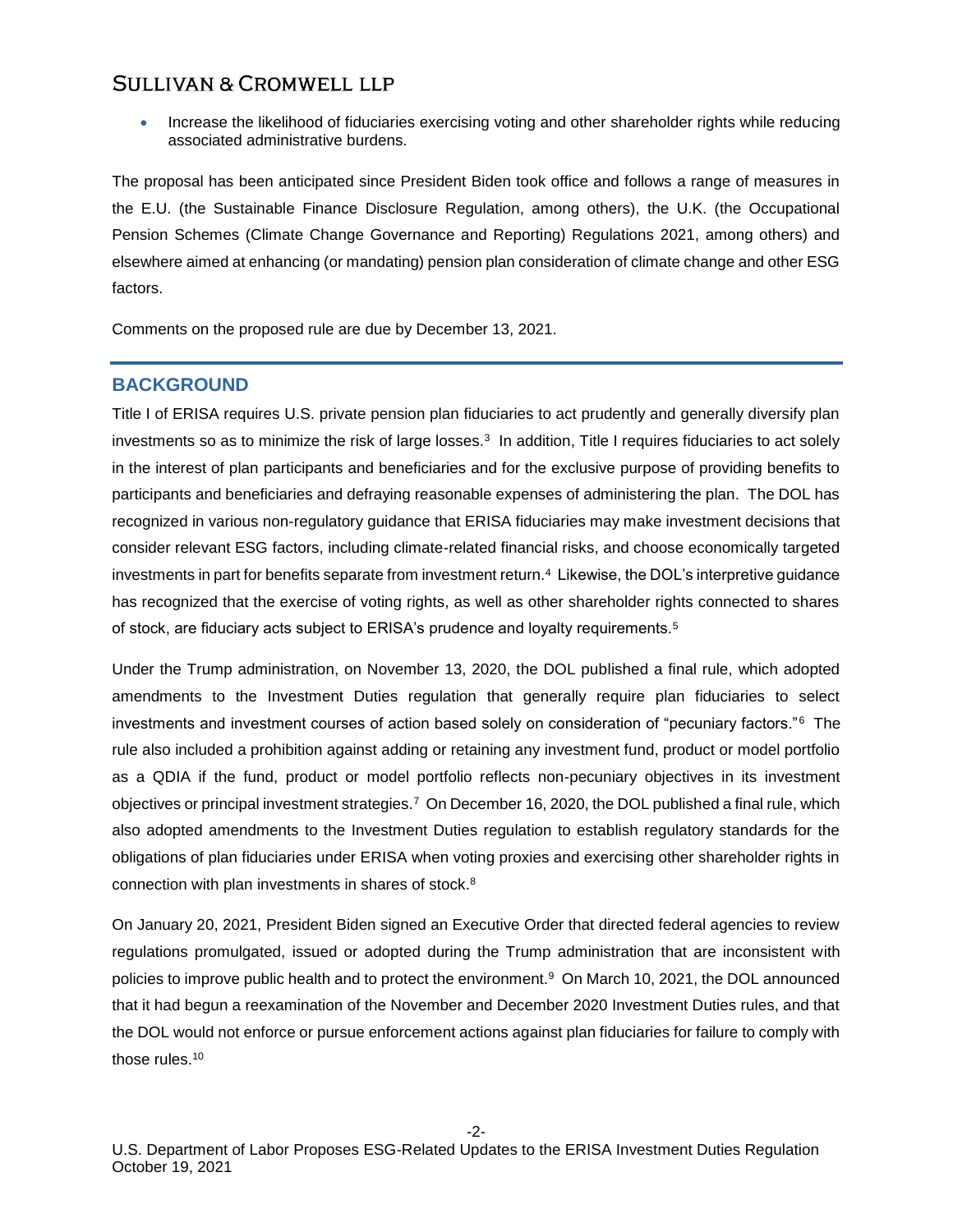Based on the DOL's recent informal outreach, the DOL notes that many stakeholders questioned whether the final rules adopted by the prior administration adequately addressed the use of ESG considerations in improving investment value and long-term investment returns. In addition, stakeholders expressed concern that funds could be excluded as investment options for QDIAs solely because such QDIAs considered climate change or other ESG factors even though the QDIAs were prudent based on consideration of their financial attributes alone.<sup>11</sup>

On May 20, 2021, President Biden signed an Executive Order, which included policies to mitigate climaterelated financial risk and actions to help safeguard the financial security of America's families, businesses and workers from climate-related financial risk that may threaten the life savings and pensions of U.S. workers and families.<sup>12</sup>

## **OVERVIEW OF THE PROPOSED RULEMAKING**

## **A. INVESTMENT PRUDENCE AND LOYALTY DUTIES CAN INCLUDE CONSIDERATION OF CLIMATE CHANGE AND OTHER ESG FACTORS**

The DOL's Investment Duties regulation provides fiduciaries a safe harbor to satisfy their duty of prudence under ERISA. The regulation states that the safe harbor can be satisfied with respect to a particular investment or investment course of action if the fiduciary "(i) has given appropriate consideration to those facts and circumstances that, given the scope of such fiduciary's investment duties, the fiduciary knows or should know are relevant to the particular investment or investment course of action involved. . . and (ii) has acted accordingly."<sup>13</sup>

The new proposed amendments to the regulation would specify that "appropriate consideration" may often require an evaluation of the economic effects of climate change and other ESG factors on the particular investment or investment course of action when considering the projected return of the portfolio relative to the funding objectives of the plan. The proposal also would remove the requirement to consider only pecuniary factors and instead add a new provision that would clarify and confirm that a fiduciary may consider any factor material to the risk-return analysis, including climate change and other ESG factors. The proposed amendments include three non-exclusive examples that a fiduciary may consider in the evaluation of an investment or investment course of action if material:

- **1.** Climate change-related factors, such as a corporation's exposure to the real and potential economic effects of climate change, including its exposure to the physical and transitional risks of climate change and the positive or negative effect of government regulations and policies to mitigate climate change;
- **2.** Governance factors, such as those involving board composition, executive compensation, and transparency and accountability in corporate decision-making, as well as a corporation's avoidance of criminal liability and compliance with labor, employment, environmental, tax, and other applicable laws and regulations; and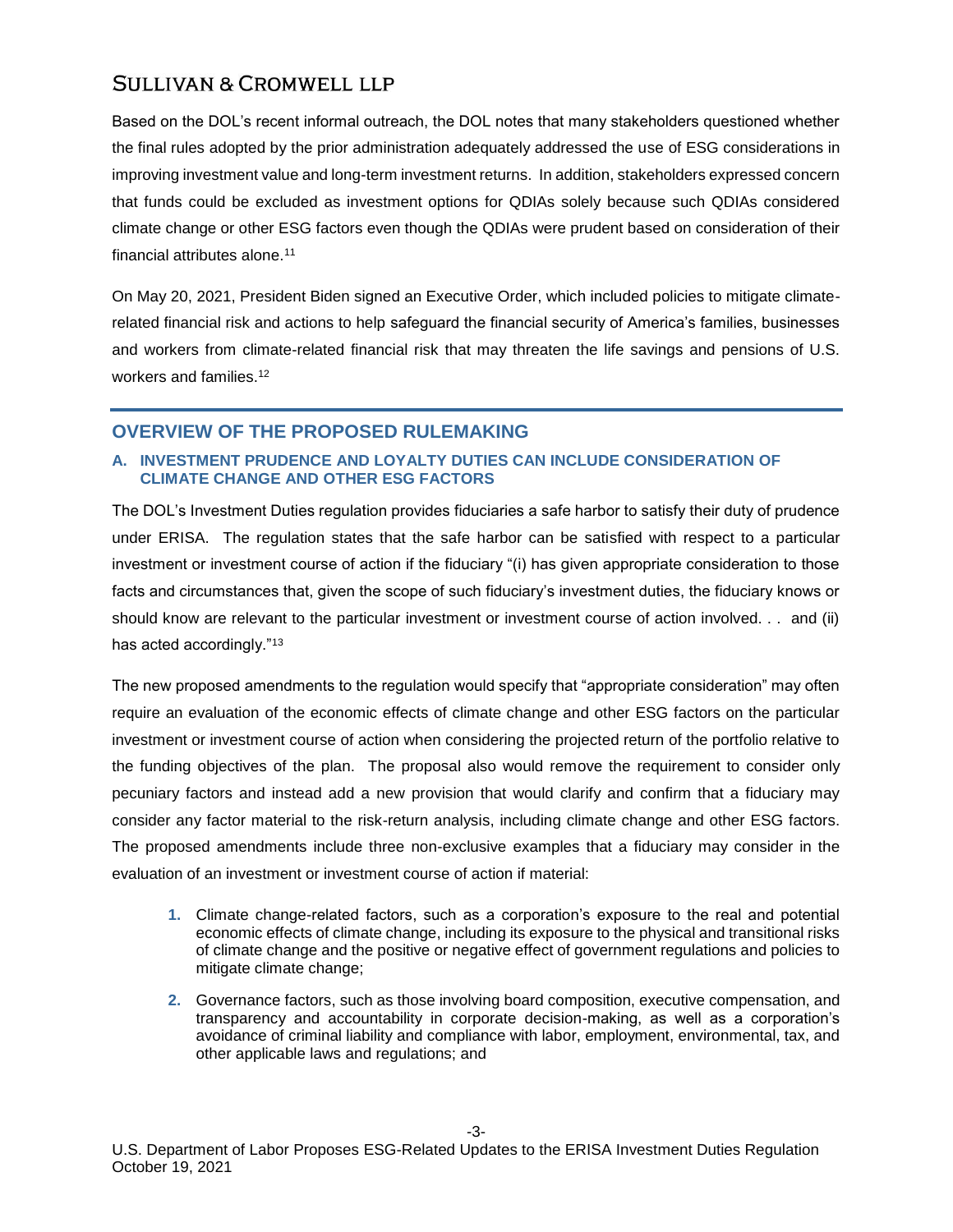**3.** Workforce practices, including the corporation's progress on workforce diversity, inclusion, and other drivers of employee hiring, promotion, and retention; its investment in training to develop its workforce's skills; equal employment opportunity; and labor relations.

The proposal would also clarify that, under the ERISA fiduciary duty of loyalty, ESG considerations, including climate-related financial risk, are, in appropriate cases, risk-return factors that fiduciaries should take into account when selecting and monitoring plan investments and investment courses of action.

#### **B. CHANGES TO THE TIE-BREAKER STANDARD**

The rulemaking also proposes a change to the "tie-breaker" standard, which permits fiduciaries to consider collateral benefits in selecting a plan investment if the fiduciary concludes that competing investments equally serve the financial interests of the plan. The proposed rule would make clear that the investments do not have to be indistinguishable for collateral benefits other than investment returns to be considered once the fiduciary determines the alternative investments are equally appropriate for the plan, so long as the requirements of the proposed rule are met. These requirements include, in the case of such a collateral benefit for a designated investment alternative for an individual account plan, the prominent display of the collateral-benefit characteristic of the fund in disclosure materials. Further, the fiduciary cannot accept reduced returns or greater risks to secure the collateral-benefit. The proposed rule would also eliminate the specific documentation requirements added under the 2020 final rule, which the DOL believes created a burden specifically for investments providing collateral benefits that many perceived as targeted ESG investing.

#### **C. CHANGES TO QUALIFIED DEFAULT INVESTMENT ALTERNATIVE PROVISIONS**

The proposed rule would remove the special rule for QDIAs that was added by the prior administration and instead apply the same standards to QDIAs that would apply to other investments. According to the DOL, many stakeholders expressed concerns that funds could be excluded from treatment as a QDIA because such funds considered ESG factors, even though the funds were prudent based on the financial attributes. In its rationale, the DOL states, "[i]f a fund expressly considers climate change or other ESG factors, is financially prudent, and meets the protective standards set out in the Department's QDIA regulation…, there appears to be no reason to foreclose plan fiduciaries from considering the fund as a QDIA."<sup>14</sup>

#### **D. CHANGES TO PROVISIONS ON SHAREHOLDER RIGHTS/PROXY VOTING**

The rulemaking proposes four notable changes from the current regulation regarding shareholder rights and proxy voting:

**1.** Voting Duty: The proposed rule would eliminate the statement in the current regulation that "the fiduciary duty to manage shareholder rights appurtenant to shares of stock does not require the voting of every proxy or the exercise of every shareholder right." The DOL supports this deletion by acknowledging that the exercise of shareholder rights is important to ensuring management accountability to the shareholders that own the company.<sup>15</sup> However, the DOL also notes that this does not mean fiduciaries must always vote proxies or engage in shareholder activism.

U.S. Department of Labor Proposes ESG-Related Updates to the ERISA Investment Duties Regulation October 19, 2021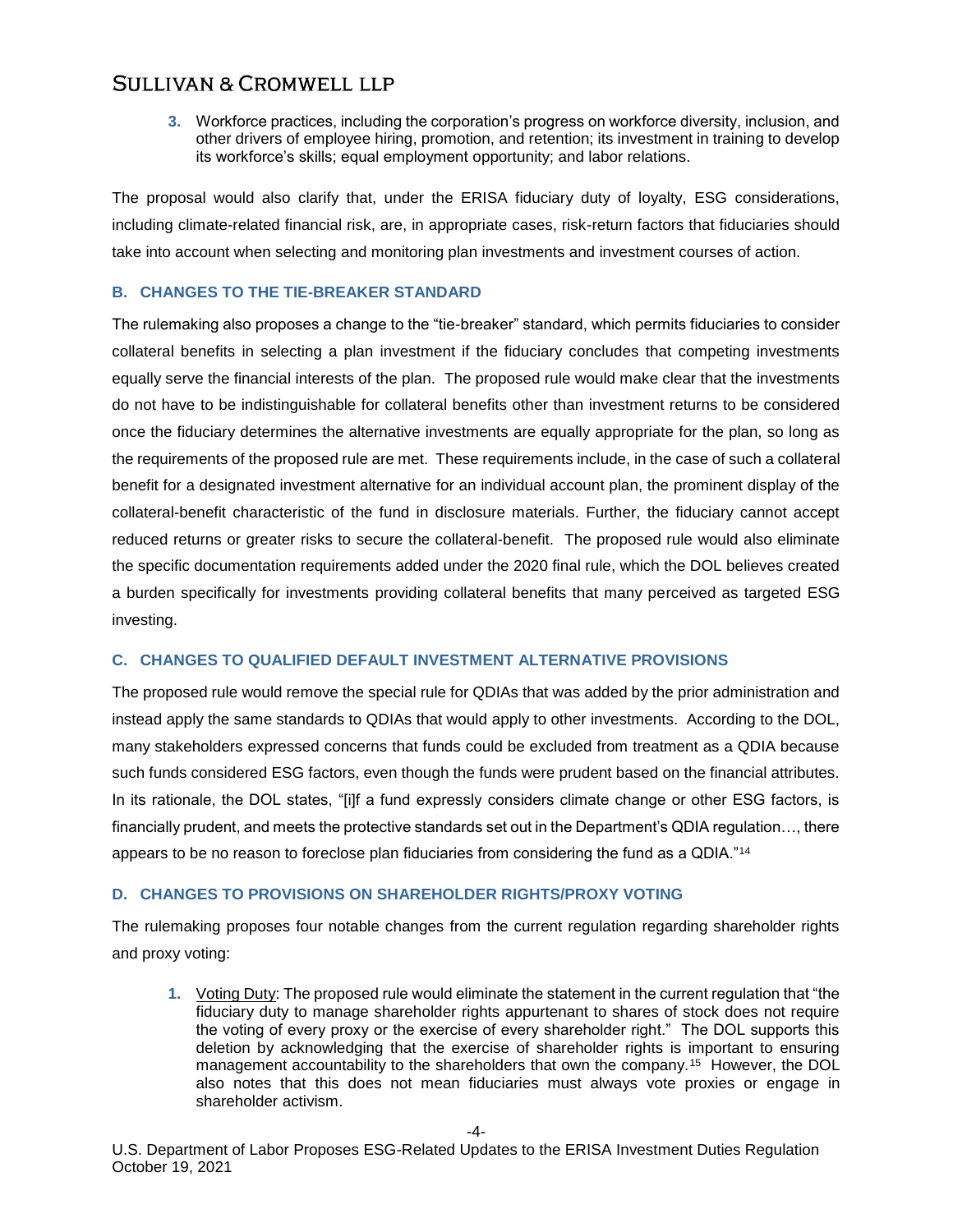- **2.** Monitoring Obligations: The proposed rule would eliminate a provision in the current regulation that sets out specific monitoring obligations where the authority to vote proxies or exercise shareholder rights has been delegated to an investment manager or where a proxy voting firm performs advisory services as to voting proxies. The DOL believes that the general prudence and loyalty duties under ERISA section 404(a)(1) already impose a monitoring requirement and is concerned that the specific provision in the current regulation may be read as requiring some special obligations above and beyond the statutory obligations.<sup>16</sup>
- **3.** Proxy Voting Policies: The proposed rule would revise the provision of the current regulation that addresses proxy voting policies by removing the two "safe harbor" examples for proxy voting policies that would be permissible under the current regulation. The DOL stated that a statement of proxy voting policy is an important part of any comprehensive statement of investment policy but that, based on the DOL's outreach, it was not confident the existing safe harbors were necessary or helpful examples.<sup>17</sup>
- **4.** Records Maintenance: The proposed rule would eliminate the current requirement that, when deciding whether to exercise shareholder rights and when exercising shareholder rights, plan fiduciaries must maintain records on proxy voting activities and other exercises of shareholder rights.

 $\star$ 

Copyright © Sullivan & Cromwell LLP 2021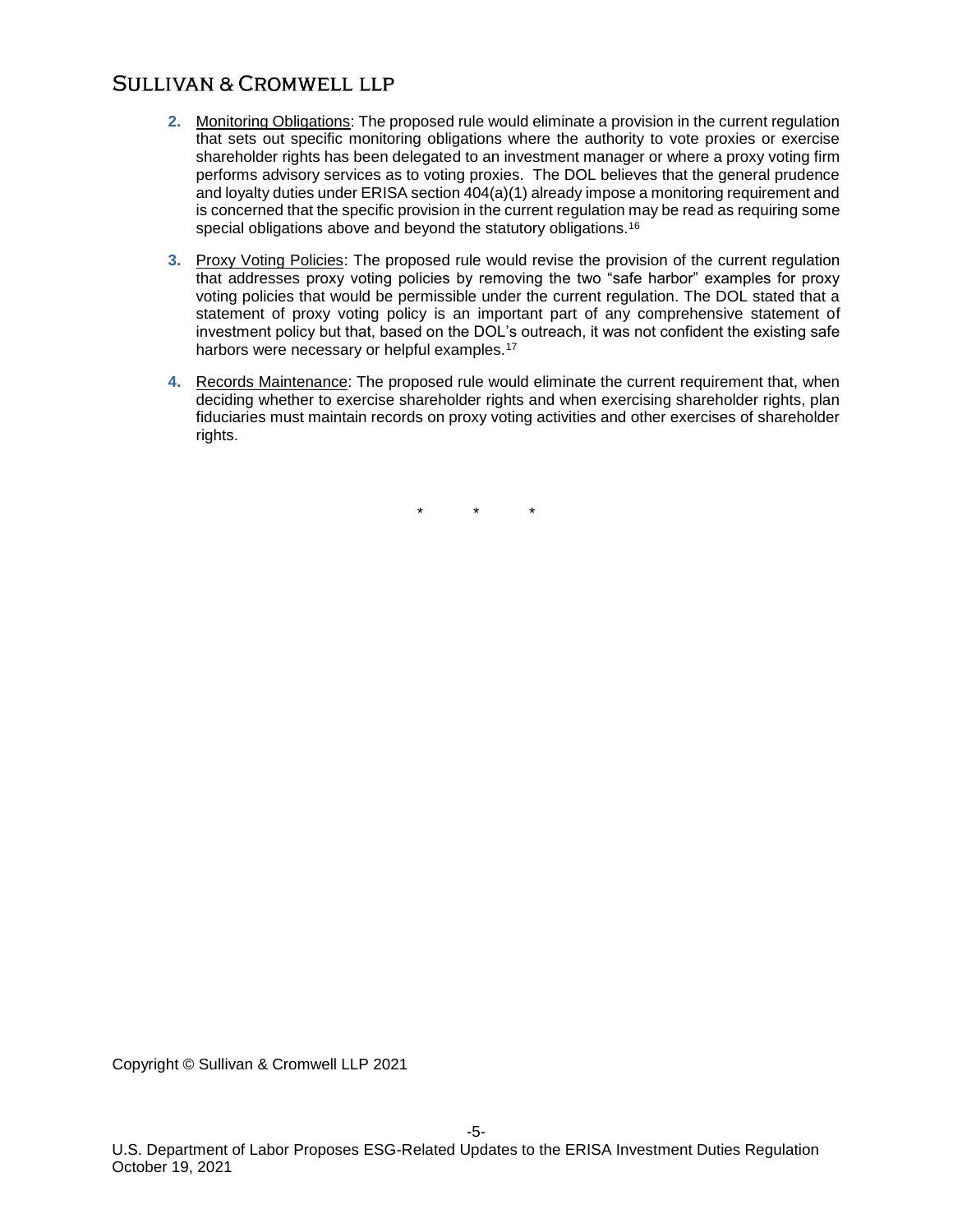#### **ENDNOTES**

- <sup>1</sup> *See* 29 CFR Part 2550.
- $2^2$  The "tie-breaker" test imposes a requirement that the competing investments be economically indistinguishable before fiduciaries can turn to collateral factors as tie-breakers, and imposes a special documentation requirement on the use of such factors.
- <sup>3</sup> *See* 29 U.S.C. 1104; s*ee* 29 U.S.C. 1103(c) and 1104(a).
- <sup>4</sup> *See, e.g.*, Interpretive Bulletin 2015-01, 80 FR 65135 (Oct. 26, 2015).
- <sup>5</sup> *See,* e.g., Interpretive Bulletin 2016-01, 81 FR 95879 (Dec. 29, 2016).
- <sup>6</sup> *See* 85 FR 72846 (Nov. 13, 2020).
- <sup>7</sup> Under the DOL's QDIA regulation, investing assets in QDIAs provides liability relief to plan fiduciaries in the absence of direction from plan participants.
- <sup>8</sup> *See* 85 FR 81658 (Dec. 16, 2020).
- <sup>9</sup> *See* 86 FR 7037 (Jan. 25, 2021).
- <sup>10</sup> *See* U.S. Department of Labor Statement Regarding Enforcement of its Final Rules on ESG Investments and Proxy Voting by Employee Benefit Plans (Mar. 10, 2021).
- <sup>11</sup> *See* U.S. Department of Labor Statement Regarding Enforcement of its Final Rules on ESG Investments and Proxy Voting by Employee Benefit Plans (Mar. 10, 2021).
- <sup>12</sup> *See* 86 FR 27967 (May 25, 2021).
- <sup>13</sup> *See* 29 CFR Part 2550.
- <sup>14</sup> *See id.*
- <sup>15</sup> *See, e.g.*, Comment #262 at [https://www.dol.gov/sites/dolgov/files/EBSA/laws-and-regulations/](https://www.dol.gov/sites/dolgov/files/EBSA/laws-and-regulations/rules-and-regulations/public-comments/1210-AB91/00262.pdf) [rules-and-regulations/public-comments/1210-AB91/00262.pdf;](https://www.dol.gov/sites/dolgov/files/EBSA/laws-and-regulations/rules-and-regulations/public-comments/1210-AB91/00262.pdf) Comment #209 at [https://www.dol.gov/sites/dolgov/files/EBSA/laws-and-regulations/rules-and-regulations/public](https://www.dol.gov/sites/dolgov/files/EBSA/laws-and-regulations/rules-and-regulations/public-comments/1210-AB91/00209.pdf)[comments/1210-AB91/00209.pdf.](https://www.dol.gov/sites/dolgov/files/EBSA/laws-and-regulations/rules-and-regulations/public-comments/1210-AB91/00209.pdf)
- <sup>16</sup> *See* 81 FR 95882-3.
- <sup>17</sup> *See* 81 FR 95883.